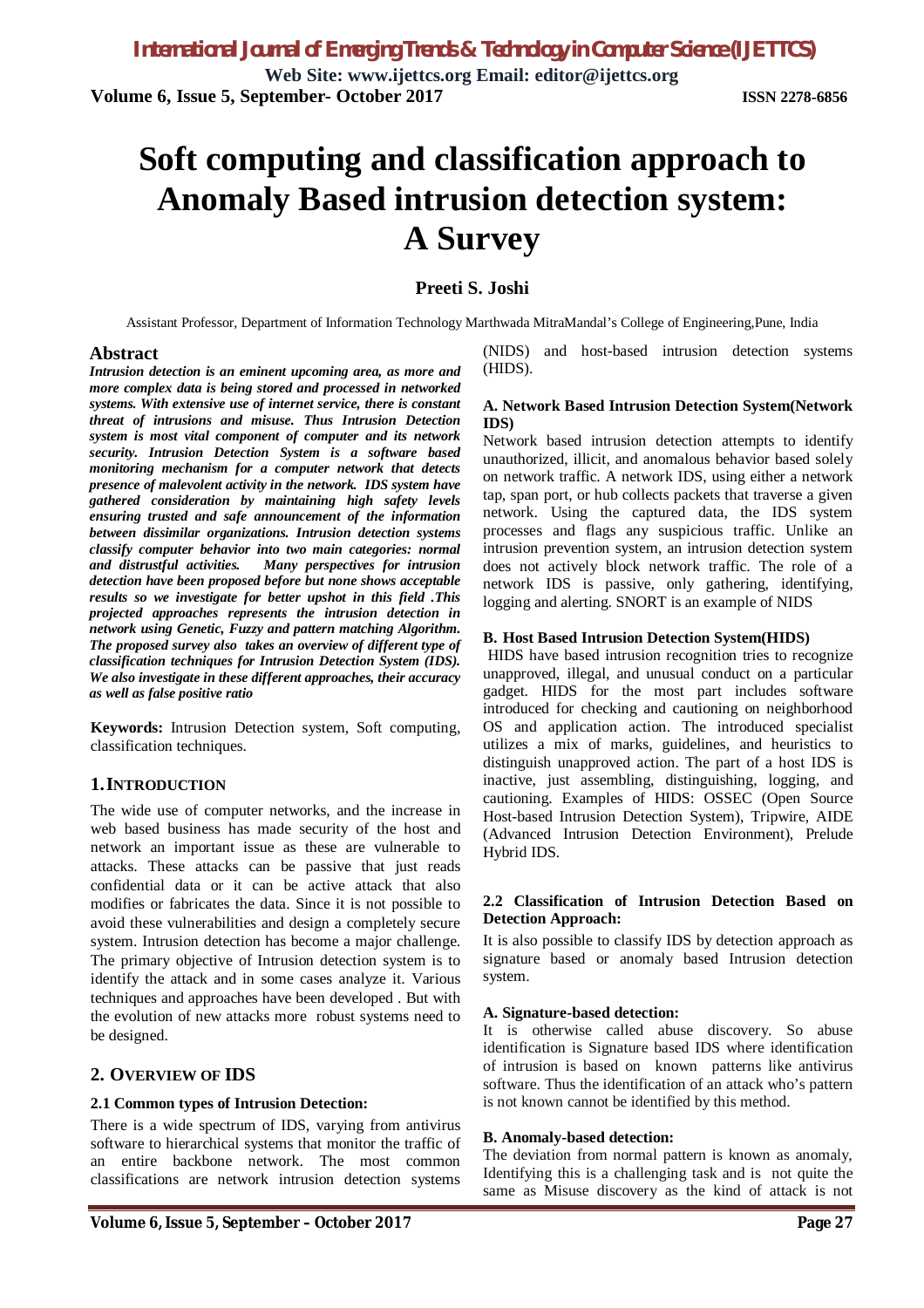**Web Site: www.ijettcs.org Email: editor@ijettcs.org**

### **Volume 6, Issue 5, September- October 2017 ISSN 2278-6856**

known. The process at times may lead to false positives where a legitimate activity may be classified as intrusion.

#### **2.3 Classification Techniques**

Classification refers to grouping elements to a particular class, Three sections of classification are machine learning, neural network and statistical classification.

- 1) K-Nearest Neighbor: It is one of the simplest classification techniques. It calculates the distance between different data points on the input vectors and assigns the unlabeled data point to its nearest neighbor class. K is an important parameter. If  $k=1$ , then the object is assigned to the class of its nearest neighbor. When value of K is large, then it takes large time for prediction and influence the accuracy by reduces the effect of noise.
- 2) Naive Bayes classifier: Naive Bayes classifier is probabilistic classifier. It predicts the class according to membership probability. To derive conditional probability, it analyzes the relation between independent and dependent variable.

Bayes Theorem:

$$
P(H/X) = P(X/H) \cdot P(H)/P(X) \tag{1}
$$

Where, X is the data record and H is hypothesis which represents data X and belongs to class C. P(H) is the prior probability, P(H/X) is the posterior probability of H conditioned on X and P(X/H) is the posterior probability of X conditioned on H. Construction of Naive Bayes is easy without any complicated iterative parameter. It may be applied to large number of data points but time complexity increases.

- 3) Support Vector Machine: Support Vector Machine is supervised learning method used for prediction and classification. It separate data points into two classes +1 and -1 using hyperplane because it is binary classification classifier. +1 represents normal data and -1 for suspicious data. Hyperplane can be expressed as: W. x+b=0 Where  $W = \{w1, w2, \dots, wn\}$  are weight vector for n attributes  $A = \{A1, A2, \dots, An\}$ ,  $x = \{x1, x2, \ldots, xn\}$  are attribute values and b is a scalar. The main goal of SVM is to find a linear optimal hyper plane so that the margin of separation between the two classes is maximized. The SVM uses a portion of the data to train the system.
- 4) K-Means Clustering algorithm: K-Means clustering algorithm is simplest and widely used clustering technique proposed by James Macqueen. In this algorithm, number of clusters K is specified by user means classifies instances into predefined number of cluster. The first step of K-Means clustering is to choose k instances as a center of clusters. Next assign each instances of dataset to nearest cluster.
- 5) ID3 algorithm: It is celebrated choice tree calculation created by Quinlan. ID3 calculation essentially characteristic based calculation that develops choice tree as indicated by preparing dataset. The quality

which has most noteworthy data pick up is utilized as a base of the tree.

- 6) J48 algorithm: It depends on ID3 calculation and created by Ross Quinlan. In WEKA, C4.5 choice tree calculation is known as J48 calculation. It develops choice tree utilizing data pick up, quality which have most elevated data pick up is chosen to settle on choice. The fundamental disservice of this calculation is that it requires more CPU time and memory in execution. Another different tree based classifier.
- 7) AD Tree: Alternating decision tree is used for classification. AD Tree have prediction node as both leaf node and root node.
- 8) NB Tree NB: Tree algorithm uses both decision tree and naive bayes classifier. Root node uses decision tree classifier and leaf nodes uses naive bayes classifier.
- 9) Random Forest: Random Forest is first presented by Lepetit et.al. Furthermore, it is gathering grouping strategy which comprises of at least two choice trees. In Random Backwoods, each tree is set up by haphazardly select the information from dataset. By utilizing Random Forest enhance the exactness and expectation control since it is less touchy to exception information. It can without much of a stretch manage high dimensional data.

### **2.4 Soft computing**

Soft computing is gaining momentum in applications which have task that can be categorized to be NP complete. Components like machine learning, fuzzy logic, evolutionary algorithms like genetic algorithm ,etc are widely used in Intrusion detection system. We survey the use of soft computing in Intrusion detection and their success stories.

- 1) Fuzzy logic: These are used where instead of strict bifurcation as 0 or 1, a fuzzy solution can be given.
- 2) Neural network: These try to simulate how a human brain works with connected units called neurons,. and are further advanced with concepts like feed forward recurrent, radial basis etc..
- 3) Genetic algorithm: These are designed to solve optimization problems with natural selection

### **3.LITERATURE SURVEY**

### **3.1 Soft Computing base IDS**

The authors in [1] propose the use of a Fuzzy Cognitive Map (FCM) in combination with IDS to integrate contextual information into the finding process. They also evaluated the use of FCMs to adjust the Basic Probability Assignment (BPA) values characterized before the information combination process, which is essential for the IDS. The outcomes that authors display confirm that FCMs can enhance the effectiveness of framework's IDS by lessening the quantity of false alerts, while not influencing the quantity of right recognitions. The strategy that they exhibit in this paper expands upon and enhances the execution of framework's earlier work on a multilayer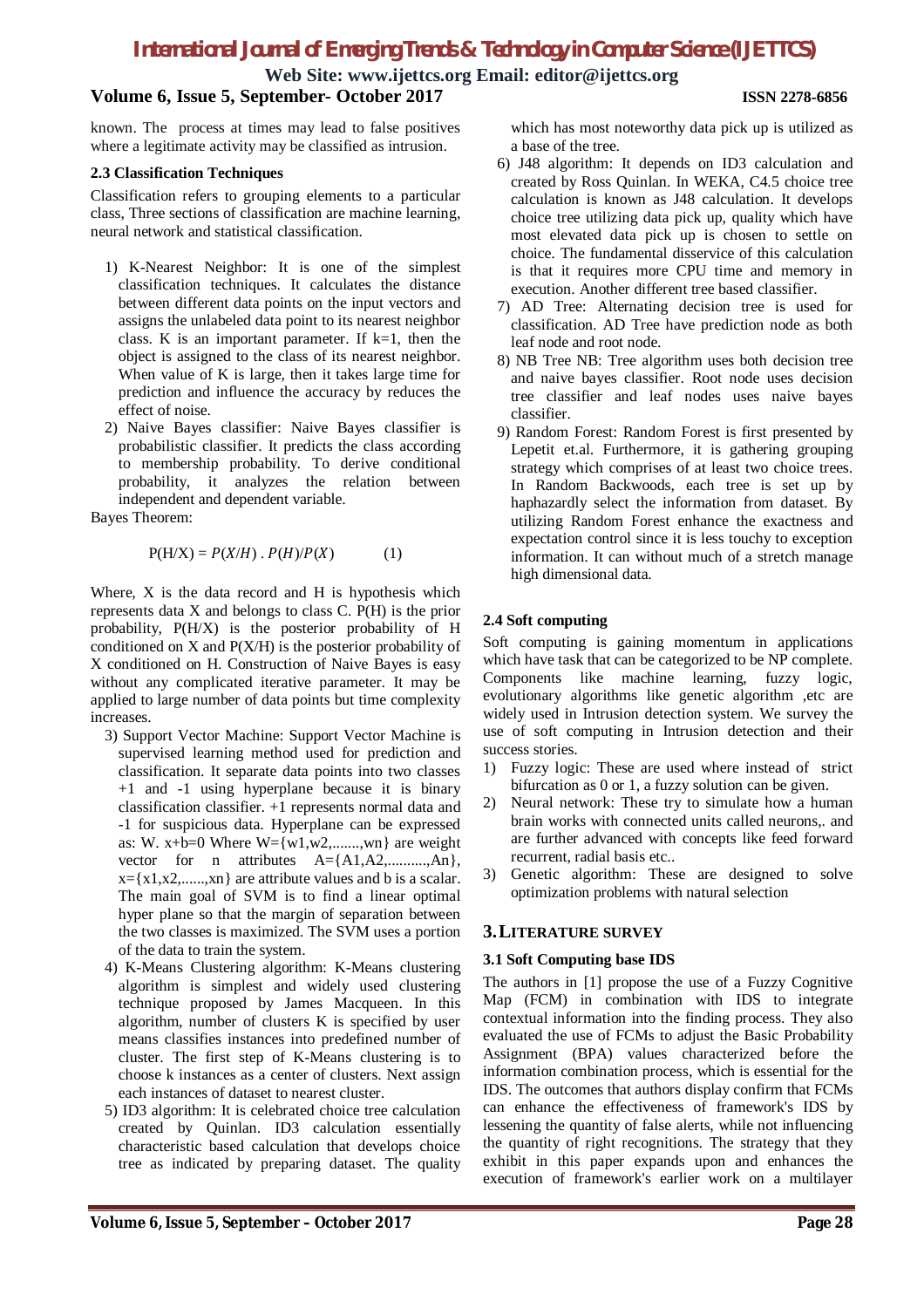**Web Site: www.ijettcs.org Email: editor@ijettcs.org**

#### **Volume 6, Issue 5, September- October 2017 ISSN 2278-6856**

information combination abnormality based IDS .They likewise have proposed three conceivable methodologies with the point of producing or affecting these convictions in view of logical data as allocated by various human specialists. The use of the FCM in conjunction with framework's irregularity based IDS gives the capacity to incorporate relevant data from the client to the discovery procedure notwithstanding displaying impacts between events.

In [2]the authors ,proposed a method to identify the attacks in IDS. This strategy creates lead sets for Intrusion Detection System utilizing non-ruled arranging hereditary calculation (NSGA-II). NSGA-II is one kind of multi objective hereditary calculations. This strategy considers elements of association and characterizes two distinctive wellness capacities for producing the tenets. The benefit of this strategy contrasted techniques which connected Evolutionary Algorithm. Since a few techniques connected one wellness capacity or change over numerous targets to single goal, they lost many components. As the multi objective technique was utilized the impact of one element on next is not overlooked. In other multi objective methodologies, authors offered weight to each element and afterward ascertained the whole of them that prompts disregarding the impact of one component to next. The proposed strategy was tried utilizing DARPA dataset for assessing. The authors are attempting to apply this strategy to Industrial control systems (ICS) and would provide those results as future work.

The paper[3] presents a novel technique with an objective of figuring out which alerts are related, by applying Neural Networks and clustering, subsequently reducing the quantity of alarms to physically process. The authors advocates that domain knowledge is not required and Neural network for feature selection and reducing human effort.

A sensory system plan and association of a productive procedure by genetic data encoded in DNA is suggested in [4]. In Prediction of the impact of another medication on Breast Cancer and KDDCUP'99 benchmark interruption discovery dataset. A few favorable circumstances of the proposed system are that it builds the level of certain parallelism of the GA and is by all accounts fit for creating negligible palatable neural structures, bringing about a decrease of task costs and expanding the execution of the advanced ANN, recommending a promising potential for future applications.

In the paper [5] the authors presents advantages and disadvantages of hybrid approach of neural networks and fuzzy logic. Preprocessing is done with SOM is and training data is used for ANFIS (Adaptive Network Based Inference System) in view of neural systems and fuzzy rationale contrasting it with comparable arrangements that can be found in the writing

In [6]the authors proposes a Artificial Neural Network (ANN) based IDS display. The proposed IDS show the sustain forward and the back spread calculations alongside different other advancement procedures to limit the general computational overhead, while in the meantime keep up a superior level. Test on NSL-KDD dataset demonstrates that the execution (exactness and discovery rate) of the proposed ANN based IDS show that it beats the Naive Bayes based model but equivalent to that of the SVM and C4.5 based IDS models

In [8] authors used artificial immune system network based intrusion detection. In framework's structure authors propose utilizing GureKddcup database set for intrusion identification and apply R-piece calculation of counterfeit invulnerable framework system, it is utilized for anomaly discovery .An upgraded highlight determination of harsh set hypothesis utilized for improving tedious. Around the productive execution of interruption location authors accomplish the exactness and less tedious in discovery activities. Authors make similarity between interruption identification framework and fake invulnerable framework, these assistance us to accomplish framework's objective. AIS give speculation, multilevel guard and collaboration between cells. RST Solve the issue of the unpredictability of gureKDDcup informational collection by diminishing 41 elements to six components. Enhanced RST likewise utilized for increment the execution of IDS by adding distinctive weights to the estimations of the six elements .The rate of true positive(TP) and true negative(TN) become relatively high .

In [9] a grouping based identification procedure utilizing a hereditary calculation named Genetic Clustering for Anomaly-based Detection (GC-AD) is proposed. GC-AD utilizes a divergence measure to frame k bunches. It, at that point, applies a hereditary procedure where every chromosome speaks to the centroids of the k groups. Authors acquaint a certainty interim with refine the bunches so as to get segments that are more homogeneous and register, expand bunch fluctuation as. The exactness of framework's system is tried on various subset from KDD99 dataset. The outcomes are talked about and contrasted with kmeans grouping calculation. This paper proposes a peculiarity based recognition conspire that uses an unsupervised bunching approach joined with a hereditary procedure. The primary reason for CG-AD (Clustering Genetic for Anomaly-based Detection) is to get an ideal homogenous apportioning of typical and oddity cases. Because of the calculation of a certainty interim in the fitness function, a cluster of rejected instances is created.

In [10] authors propose a shared data based calculation that scientifically chooses the ideal component for characterization. This shared data based element choice calculation can deal with directly and nonlinearly subordinate information highlights. Its adequacy is assessed in the instances of system interruption discovery. An Intrusion Detection System (IDS), named Least Square Support Vector Machine based IDS (LSSVM-IDS), is manufactured utilizing the components chose by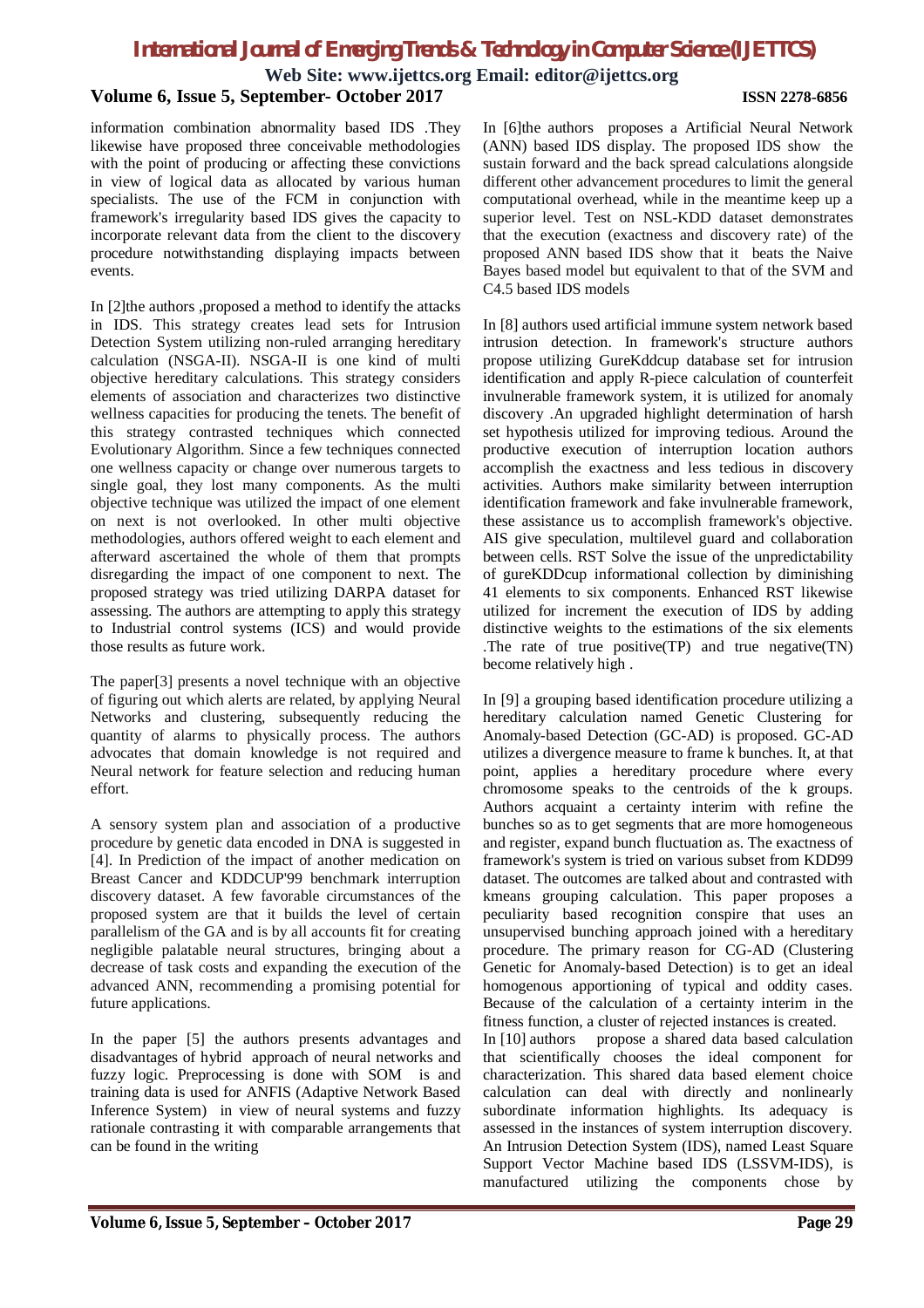**Web Site: www.ijettcs.org Email: editor@ijettcs.org**

#### **Volume 6, Issue 5, September- October 2017 ISSN 2278-6856**

framework's proposed highlight determination calculation. The execution of LSSVM-IDS is assessed utilizing three interruption identification assessment datasets, to be specific KDD Cup 99, NSL-KDD and Kyoto 2006+ dataset. The assessment comes about demonstrate that framework's element choice calculation contributes more basic components for LSSVM-IDS to accomplish better precision and lower computational cost contrasted and the cutting edge techniques. In this paper, an administered channel based component determination calculation has been proposed, to be specific Flexible Mutual Information Feature Selection (FMIFS). FMIFS is a change over MIFS and MMIFS. FMIFS proposes a change to Battiti's calculation to lessen the excess among highlights. FMIFS disposes of the excess parameter \_ required in MIFS and MMIFS. This is attractive practically speaking since there is no particular system or rule to choose the best value for this parameter.

In [11] authors proposed an approach based on genetic algorithm (GA) and artificial immune system (AIS), called GAAIS, for dynamic interruption identification in AODVbased MANETs. GAAIS can adjust to arrange topology changes utilizing two refreshing strategies: fractional and add up to. Every ordinary component vector separated from organize activity is spoken to by a hypersphere with settle span. An arrangement of circular identifier is produced utilizing NicheMGA calculation for covering the nonself space. Round identifiers are utilized for recognizing abnormality in organize movement. The execution of GAAIS is assessed for recognizing a few sorts of directing attacks recreated utilizing the NS2 test system, for example, Flooding, Blackhole, Neighbor, Rushing, and Wormhole. Trial comes about demonstrate that GAAIS is more proficient in correlation with comparative methodologies. Execution of this approach has been assessed by different trials for recognition of some steering attacks, for example, Flooding, Blackhole, Neighbor, Rushing and Wormhole. Authors contrasted the effectiveness of GAAIS and two other dynamic methodologies, DCAD and WPCA. Test comes about demonstrated that GAAIS expands the normal recognition rate by over 0.36% and 8.22% and diminishes the normal false caution rate by over 5.16% and 2.29% in examination with those of DCAD and WPCA, respectively.

By joining the IDS with Genetic calculation authors in [12] builds the execution of the discovery rate of the Network Intrusion Detection Model and diminishes the false positive rate. Palatable outcomes are delivered, regarding high discovery rate (99%), strengthened by a low rate of false positives (3%). The outcomes are after a few upgrades of the approach utilized, for example, the decision of the underlying populace for each kind of attack. A novel intrusion detection system based on alternately order of type fuzzy hunch route for extempore flooding attack is mentioned in [13]. The results are dependable that the coming intrusion detection system can look the casual flooding attack indeed efficiently with fancy true positive arm and a leg and reticent false positive

e figure in MANETs. The packet dropping attack is reduced by fuzzy parameter reduction, fuzzy inference and decision module and response module.

Authors in [14] proposed An intrusion detection system (IDS) is the fundamental part of the security infrastructure, since it ensures the identification of any suspicious activity.. Keeping in mind the end goal to enhance the exactness of sensors, authors embrace a two-arrange method. The first intends to create meta-cautions through bunching and the second one means to decrease the rate of false alarms utilizing a parallel characterization of the produced meta-alarms. For the primary stage are utilized two options, self-sorting out guide (SOM) with k-means calculation and neural GAS with fuzzy c-implies calculation. For the second stage experimenters utilize three methodologies, SOM with K-means calculation, bolster vector machine and choice trees. Results demonstrate that framework's systems outflank other contender strategies by lessening the rate of false positives..

In [15] proposed method, rather than the typical five classes, to change of acknowledgment exactness,11 subclasses are proposed Assessment of the proposed technique is performed by KDDCup99 dataset. Authors demonstrate that intrusion recognition framework with the proposed preprocessing has performed superior to different frameworks without preprocessing on account of grouping, accuracy, review, f-measure, discovery and false caution rate due to fuzzy sampling and clustering technique.

The authors in [16] investigates the problem of existing normal Data Mining Techniques are not sufficiently effective for the IDS execution and live learning is required. A Stream Data Mining and Drift Detection Method is proposed, as the information mining strategies need to manage vast measure of information, a stream information mining systems can be used for Intrusion detection with less no. of passes, restricted memory and time . It can be explored for further improvement and evolution for high speed network where performance of IDS is major issue.

The authors in [18] present a fuzzy-genetic approach to recognizing system interruption. Paper shows the result of the proposed framework is better in terms of precision, execution time, and memory allotment. To execute and measure the execution of the framework the KDD99 benchmark dataset is utilized. The KDD99 dataset utilized is the 20% record which contains Normal, Denial of Service (DoS), Probe association examples. Each record of the datasets contains 41 components and one physically allocated record sort. Nine system highlights were utilized as a part of the Genetic Algorithm Genetic algorithm is used to build the rule set and fuzzy algorithm is the used for classification .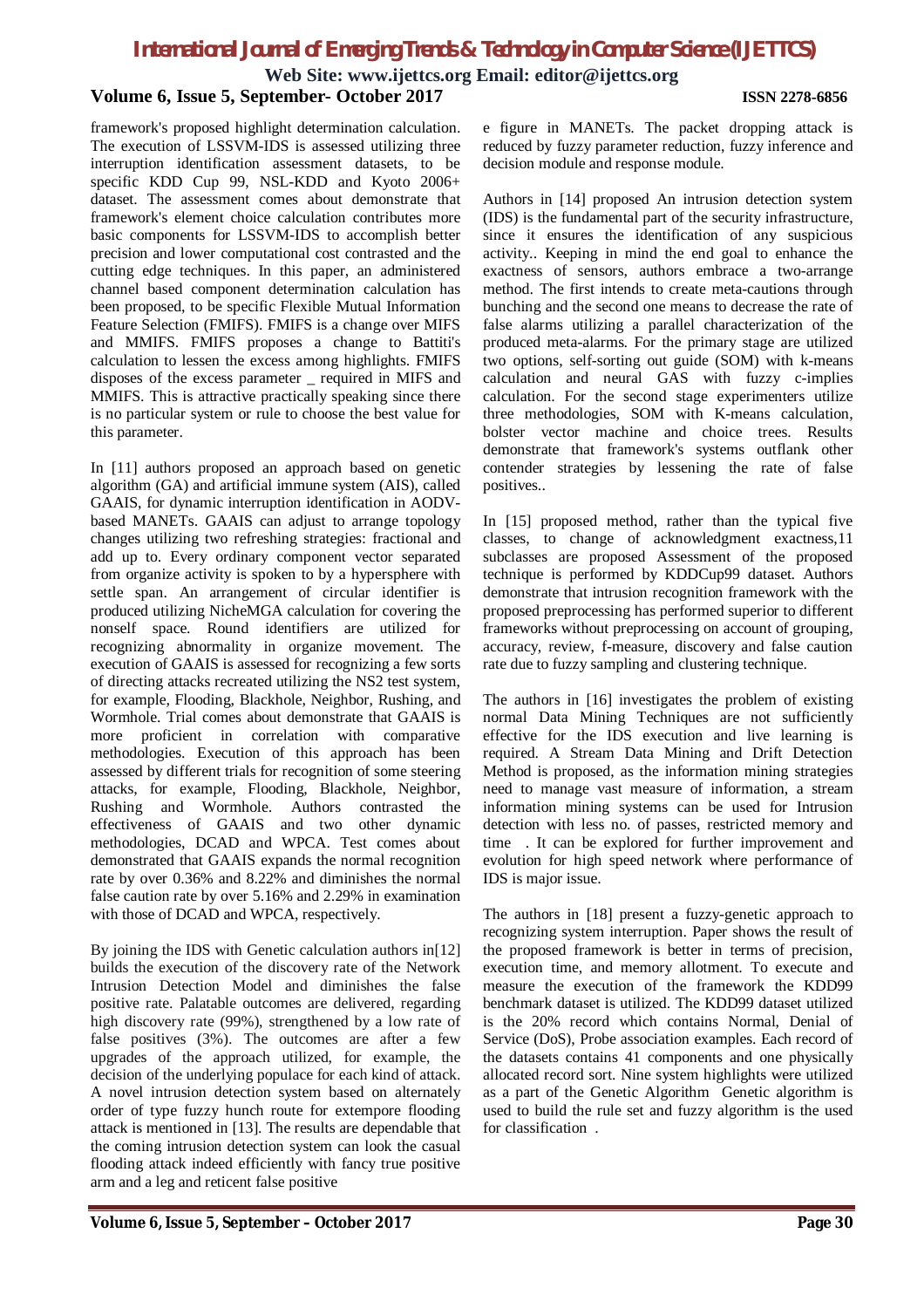**Web Site: www.ijettcs.org Email: editor@ijettcs.org**

#### **Volume 6, Issue 5, September- October 2017 ISSN 2278-6856**

In [21], authors introduce Hybrid Evolutionary Neural Network based Intrusion Detection system (IDS) (HENN). A concise outline of IDS, genetic calculation, and related discovery procedures and design are talked about. Elements influencing the hereditary calculation are tended to in detail. Not at all like different executions of IDS, Input highlights, arrange structure and association weights are advanced utilizing hereditary calculation in HENN. Exploratory outcomes demonstrate that the proposed IDS can productively enhance the detection rate and accuracy rate. The trial comes about demonstrate that the proposed technique achieves include determination and structure improvement adequately. Through the near examination, it can be seen that the HENN accomplishes better identification execution regarding detection rate and false positive rate.

In [22] paper Genetic algorithm (GA) is applied for network intrusion detection. The objective to lessen false positive rate and enhances precision and. Exploratory outcomes demonstrate the productive recognition rates in light of KDD99cup datasets which is a standard dataset for interruption identification. Attacks can be ordered into different stages, in spite of the fact that these are hard to dissect and detect.GA is a randomization seeks strategy which is frequently utilized for enhancement issue. GA is promising technique for the discovery of pernicious interruptions.. The False Positive alert rate can be diminished and data rate can be expanded utilizing fitting component determination with KDD 99 collection. However False Positive alert rate is as yet the test for the system base ID.

This paper[24] introduces a strategy that utilizations measurable elements as the contribution to a lead learning procedure. Initially, to extract reasonable components for interruption location, an entropy and volume based approach is presented. The blend of factual estimation and control based machine learning gave a nonexclusive and adaptable model. This model is not subject to the elements separated from parcels headers and can be conveyed anytime of system foundation. Two sources of data were utilized to assess framework's proposed calculation (ESR-NID) and to look at against four existing methods. In light of the outcomes, ESR-NID delivered an adequate exchange off amongst precision and size of the last rule set. For DARPA/CAIDA dataset, just two entropy highlights were required and for the second complex dataset, three components were utilized.

The authors in[25] proposed and implemented a fuzzy genetic algorithm using Kdd99 data set and fitness value is calculated by fuzzy classifier.

System proposed in[28] is a genetic algorithm based network intrusion detection system named IGIDS, where the genetic calculation is utilized for pruning the best rules. The procedure settles on the choice as the hunt space of the subsequent set is much minimized when contrasted with the first informational index. This makes IDS fast . and the technique shows a high identification rate with low false positives

The work in [29], propose a multi-objective genetic algorithm based intrusion detection system to give ideal attack recognition in these systems. Authors inspected how genetic calculations for intrusion discovery can be utilized. The issue is displayed as a multi-objective genetic calculation advancement issue to deal with the tradeoffs among discovery precision, false positives and asset utilization in WBAN.

Fuzzy logic based methods proposed in[30] together with the techniques from Artificial Intelligence has gained importance. Association rules together with fuzzy logic to model the fuzzy association rules are being used for classifying data. These together with the techniques of genetic algorithms are producing better results .Therefore, in this article, authors propose a genetics-based fuzzy system algorithm. In the first stage of this algorithm, it draws initial rules out by using fuzzy algorithm, and in the second stage, the membership function is optimized by the genetic algorithm, with simplification of fuzzy rules, to build a high performance fuzzy system

#### **3.2 Classification based IDS**

The proposed work given in[7] utilizes data mining procedures in intrusion discovery frameworks for the grouping of the system occasions as either typical or attack. Naive Bayes (NB) strategy is a straightforward, effective and well known information mining technique that is based on contingent autonomy of characteristics presumption. Hidden Naive Bayes (HNB) is an expanded type of NB that keeps the NB's effortlessness and proficiency while unwinding its freedom presumption. framework's exploratory research guarantees that the HNB paired classifier model can be connected to interruption discovery issue. Test comes about utilizing great KDD 1999 Cup interruption discovery dataset show that HNB double classifier has better execution regarding location precision contrasted with the conventional NB classifier. Framework disclosed the expanding need to apply information mining strategies to arrange organize attack occasions. A straightforward and broadly utilized information mining strategy is checked which is called Naive Bayes (NB) classifier, it shows dependency on the freedom of qualities suspicion. A paired classifier display in view of the Hidden Naive Bayes (HNB) technique as an augmentation to NB to decrease its naivety supposition is presented. s connected this new classifier strategy to the testing system interruption recognition issue and tried execution of framework's model utilizing the very much perceived KDD'99 interruption identification dataset. framework's test ponder results demonstrate that the HNB twofold characterization display expanded with EMD discretization and CONS highlight determination channel strategies has better general outcomes in wording of detection accuracy, error rate and area under ROC curve than the traditional NB model.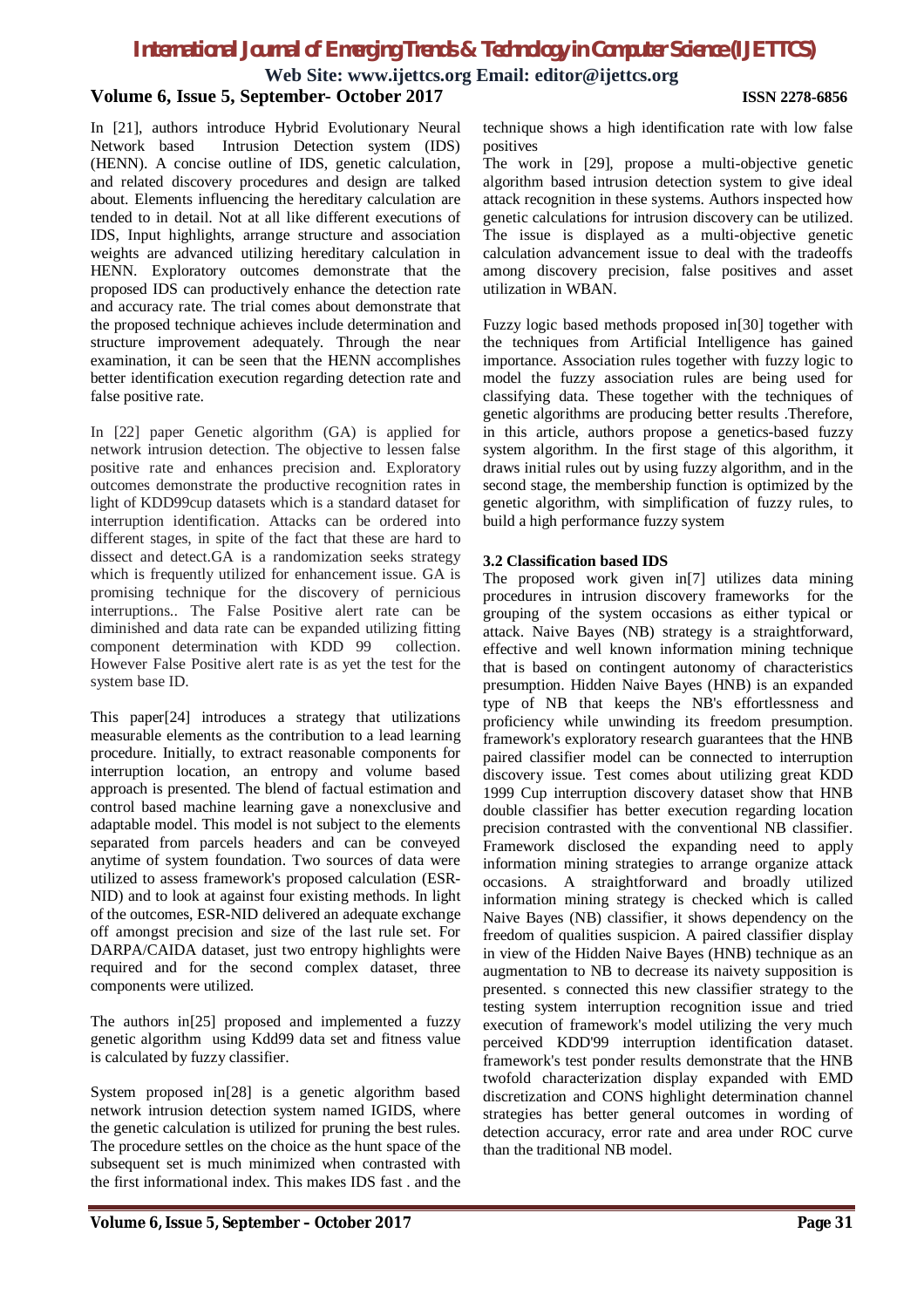**Web Site: www.ijettcs.org Email: editor@ijettcs.org**

**Volume 6, Issue 5, September- October 2017 ISSN 2278-6856** The System mentioned in [17] proposed a Artificial immune to be an effective method for adaptive intrusion detection. By using rough set (RS) and fuzzy set (FS), a dynamic manufactured resistant based interruption identification strategy utilizing unpleasant and fuzzy set is composed (DAIIDRF). A plan in view of harsh set for antibodies is proposed. Utilizing antibodies acquisition technique, superb antibodies are guaranteed, in the meantime, the identification speed is enhanced, the union rate is higher. Finally, the recreation tries different things with KDD99 and the examinations of two calculations are given. The test comes about demonstrate its attainability and viability of the proposed strategy. To tackle these issues over, a memory neutralizer era plot in view of harsh set and fuzzy set strategy was outlined; far reaching technique to produce youthful antibodies was embraced. By breaking down the calculation multifaceted nature, DAIIDRF's opportunity many-sided quality is lower, utilizing DAIIDRF authors can accomplish a higher discovery rate. Finally, reproduction investigates the

KDD99 informational collection were actualized, the trial comes about demonstrate that: utilizing the strategy for harsh set technique to produce memory antibodies can enhance the speed of discovery; to enhance the security of the location calculation, in the meantime, the TP is enhanced and the FP is equivalent with DynamiCS. The following stage, authors will focus on research, how to apply the proposed detection method in the cloud computing environment.

In [19], authors propose a new hybrid intrusion detection system by using accelerated genetic algorithm and rough set theory (AGAAR). The vast majority of the current IDS utilize each of the 41 includes in the system. The greater part of these elements is repetitive and insignificant. The authors utilize AGAAR to diminish this component and genetic programming with nearby pursuit (GPLS) for information characterization. The AGAAR strategy is utilized to choose the most significant properties that can speak to an intrusion recognition dataset. The outcomes demonstrated show that characterization exactness enhanced from 75.98% to 81.44% in the wake of utilizing AGAAR characteristic diminishment for the NSL-KDD dataset.. The classifier prepared with the full element of 20%-NSL-KDD. The classifier was prepared with 19.51% of the dataset highlights. The classifier exactness enhances the performance after diminishing dimensionality of the dataset. This lessening influences a critical change in term of memory and CPU to time. This demonstrates framework's AGAAR can expel the significant elements in interruption location. The examination demonstrates that the GPLS utilizing lessened elements is more exact than that uses the greater part of the components. System's classifiers (AGAAR-GPLS) contrasted and others strategies, demonstrate preferable outcomes over numerous techniques The authors in [20] present a new attempt in the application of SN P system and as well provide a novel idea and method for attack detection. The extension of SN P system called trapezoidal Fuzzy Reasoning Spiking Neural P (tFRSN P) framework is received in the system

interruption .SN P framework is a neural-like registering model enlivened from the way spiking neurons convey utilizing spikes. It has a graphical demonstrating advantage which influences it to appropriate for fuzzy thinking and additionally fuzzy information portrayal. Keeping in mind the end goal to assess the execution of tFRSN P framework in interruption location, the freely accessible KDD Cup benchmark dataset was utilized. After the tests, framework's outcomes yielded high location rate of 99.78% and low false caution rate of 0.16% for Brute Force Attack (BFA). 1) Proposing of a mapping/structure for the location of BFA utilizing tFRSN P framework. This applies a trapezoidal Fuzzy Reasoning Spiking Neural P framework to distinguish meddling activity in a run based condition of a system recognition interruption framework. 2) Modeling the learning base and characterizing the participation elements of a BFA in an exceptionally natural, and strikingly straightforward and justifiable frame. 3) Analyzing and preparing expansive quantities of system bundles at a fast. Be that as it may, as it is the normal for other abuse/signature-based discovery frameworks intended for a particular attack, it does not have the fortitude to flag alarm for novel attacks.

In[23] the system is focused on Intrusion detection systems with a two layered approach. The ANFIS (Adaptive neuro fuzzy inference forms the first layer and the result of which is then used for system applying genetic algorithm along with application layer filtering for enhanced. A derivation framework, Fuzzy surmising frameworks is additionally used to decide if the movement is typical or malignant. Proficient IDS frameworks are those equipped for lessening false positives and create high rate attack identification.

In[26] it was discovered that the execution was not basically dependant on the GA parameters. With typical estimations of parameters and iterative GA runs most sorts of information were arranged effectively. It was discovered that different speciation systems like sharing, swarming, and limited mating were not extremely powerful in empowering survival and concurrence of different types of contrasting qualities. Here the mix of GA with sharing gave the best execution. The authors further plan to augment this work with the Multi-National GA to improve the solution along with different classifiers and mining technique In [27] authors propose method for intrusion detection using ID3, KNN (K nearest neighbor) and Genetic algorithm (GA). The ID3 is utilized for feature reduction by finding the entropy of each attribute then KNNGA together which enhances performance. The examination of the approach is by utilizing the KDDCUP'99 dataset. The examination of proposed technique and SVM, KNN is assessed with respect to the execution measurements like affectability, specificity and exactness. Among all obtained results system's proposed methods is better than the other methods.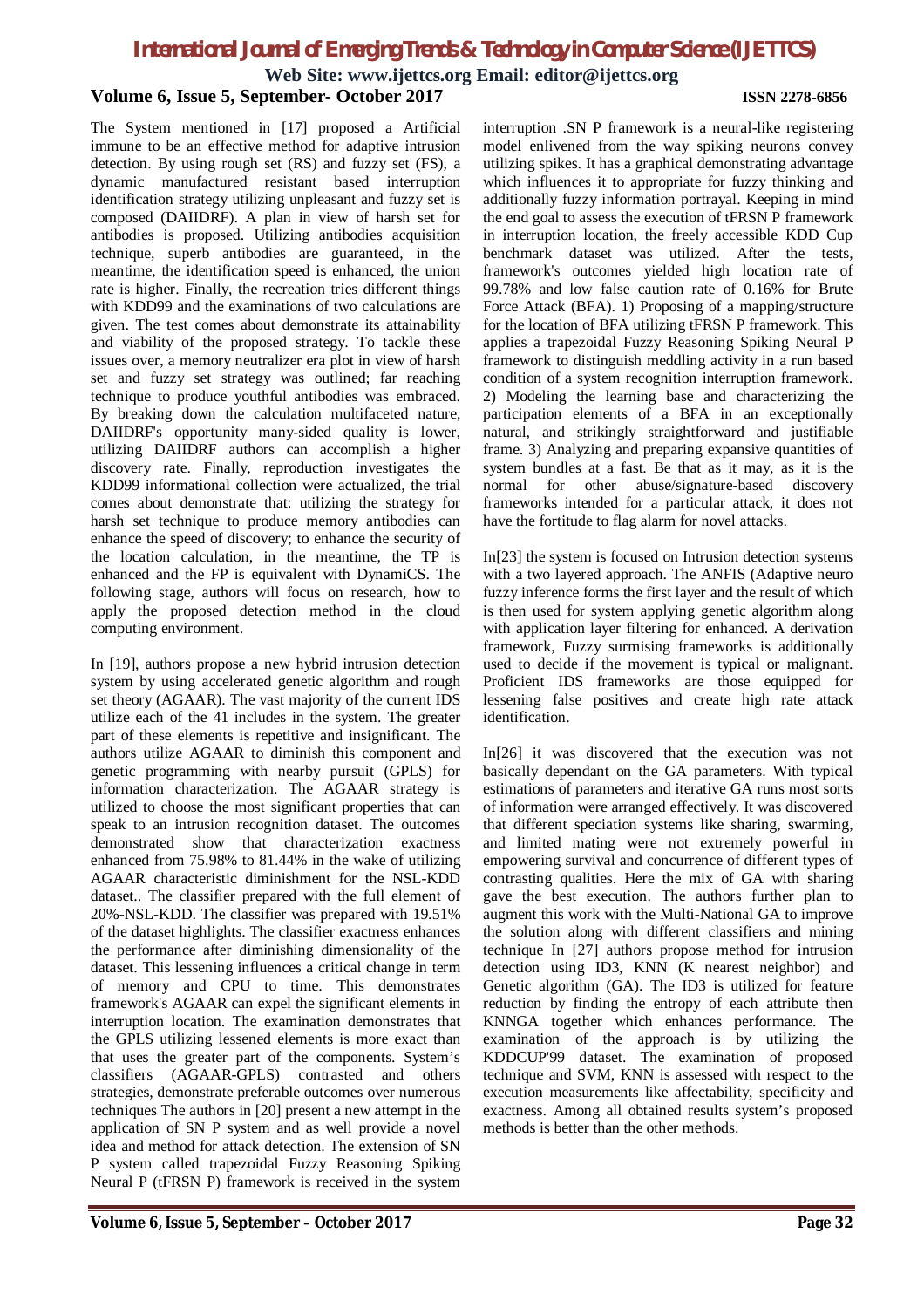**Web Site: www.ijettcs.org Email: editor@ijettcs.org**

**Volume 6, Issue 5, September- October 2017 ISSN 2278-6856**

### **4.Discussions**

The proposed survey basically focus on soft computing and classification based detection approach, basically both methods having the good detection rate but at times it generates more false positive ratio. Some system is also not applicable in real time environment and some can't be focus on misclassified anomalies. . As observed, most applications still miss the mark as there is no system that at present gives a 100% discovery rate and the sky is the limit. Research needs to be done in the areas of genetic algorithm to improve the detection rate. The Table below shows the accuracy of different approaches in IDS.

**Table 1** Percentage of detection ration and False positive ratio in each approach

| <b>Method</b>              | Approach   | <b>Detection</b> | <b>False</b>    |
|----------------------------|------------|------------------|-----------------|
|                            |            | <b>Ratio</b>     | <b>Positive</b> |
|                            | <b>GA</b>  | 80.26%           | 5.12%           |
| Soft<br>Computing<br>Base  | <b>FGA</b> | 85.56%           | 4.23%           |
|                            | <b>ANN</b> | 81.45%           | 8.56%           |
|                            | C-Means    | 68.75%           | 19.25%          |
|                            | <b>PCA</b> | 88.52%           | 4.98%           |
|                            | J48        | 81.05%           | 13.12%          |
| Classificatio<br>n<br>Base | <b>NB</b>  | 76.56%           | 14.55%          |
|                            | NB Tree    | 82.03%           | 11.10%          |
|                            | Random     | 80.67%           | 8.88%           |
|                            | Forest     |                  |                 |
|                            | NB Tree    | 81.59%           | 9.14%           |
|                            | ID3        | 81.76            | 12.87%          |

### **5.Conclusion**

Since the study of intrusion detection began to gain momentum in the security community roughly ten years ago, a number of diverse ideas have emerged for confronting this problem. Intrusion detection systems vary in the sources they use to obtain data and in the specific techniques they employ to analyze this data. Most systems today classify data either by misuse detection or anomaly detection. Each approach has its relative merits and is accompanied by a set of limitations. It is likely not realistic to expect that an intrusion detection system be capable of correctly classifying every event that occurs on a given system. Perfect detection, like perfect security, is simply not an attainable goal given the complexity and rapid evolution of modern systems. An IDS can, however, strive to "raise the bar" for attackers by reducing the efficacy of large classes of attacks and increasing the work factor required to achieve a system compromise. The coordinated deployment of multiple intrusion detection systems promises to allow greater confidence in the results of and to improve the coverage of intrusion detection, making this a critical component of any comprehensive security architecture.

### **6.Future Work**

We propose to embed the multi-classification approach with different algorithm on NIDS as well as HIDS as future enhancement. The second challenging task for future enhancement is to detect and prevent the attack into both online and offline environment with forensic approach.

### **References**

- [1] Francisco J. Aparicio-Navarro, Konstantinos G , Adding Contextual Information to Intrusion Detection Systems Using Fuzzy Cognitive Maps in IEEE 2016.
- [2] Ali Tamimi et. al. ,An Intrusion Detection System Based on NSGA-II Algorithm in IEEE 2015.
- [3] Egon Kidmose, Matija Stevanovic and Jens Myrup Pedersen Correlating intrusion detection alerts on bot malware infections using neural network in IEEE 2014.
- [4] Lfdio Mauro Lima de Campos , Evolving Artificial Neural Networks through L-System and Evolutionary Computation IEEE 2015.
- [5] A. Midzic, Z. Avdagic and S. Omanovic , Intrusion Detection System Modeling Based on Neural Networks and Fuzzy Logic in IEEE 2016
- [6] Basant Subba , Santosh Biswas, Sushanta Karmakar , A Neural Network Based System for Intrusion Detection and Attack Classification IEEE 2016
- [7] Levent Koc and Alan D. Carswell , Network Intrusion Detection Using a HNB Binary Classifier in IEEE 2015
- [8] Eman Abd EI Raoof Abas Artificial immune system based intrusion detection: anomaly detection and feature selection IEEE 2015.
- [9] Naila Belhadj Aissa, Mohamed Guerroumi , A Genetic Clustering Technique for Anomaly-Based Intrusion Detection Systems IEEE 2015
- [10] Mohammed A. Ambusaidi et. al. , Building an intrusion detection system using a filter-based feature selection algorithm IEEE TRANSACTIONS ON COMPUTERS, VOL., NO NOVEMBER 2014
- [11] Fatemeh Barani , A Hybrid Approach for Dynamic Intrusion Detection in Ad Hoc Networks Using Genetic Algorithm and Artificial Immune System in IEEE 2014.
- [12] Salah Eddine Benaicha, Lalia Saoudi, Salah Eddine Bouhouita Guermeche, Ouarda Lounis , Intrusion Detection System Using Genetic Algorithm Science and Information Conference 2014
- [13] Alka Chaudhary, Vivekananda Tiwari, Anil Kumar , A Novel Intrusion Detection System for Ad Hoc Flooding Attacl( Using Fuzzy Logic in Mobile AdHoc Networks IEEE 2014
- [14] Hachmi Fatma and Limam Mohamed , A two-stage technique to improve intrusion detection systems based on data mining algorithms IEEE 2013.
- [15] Saeed Khazaee and Maryam Sharifi Rad ,Using fuzzy c-means algorithm for improving intrusion detection performance in IEEE 2013